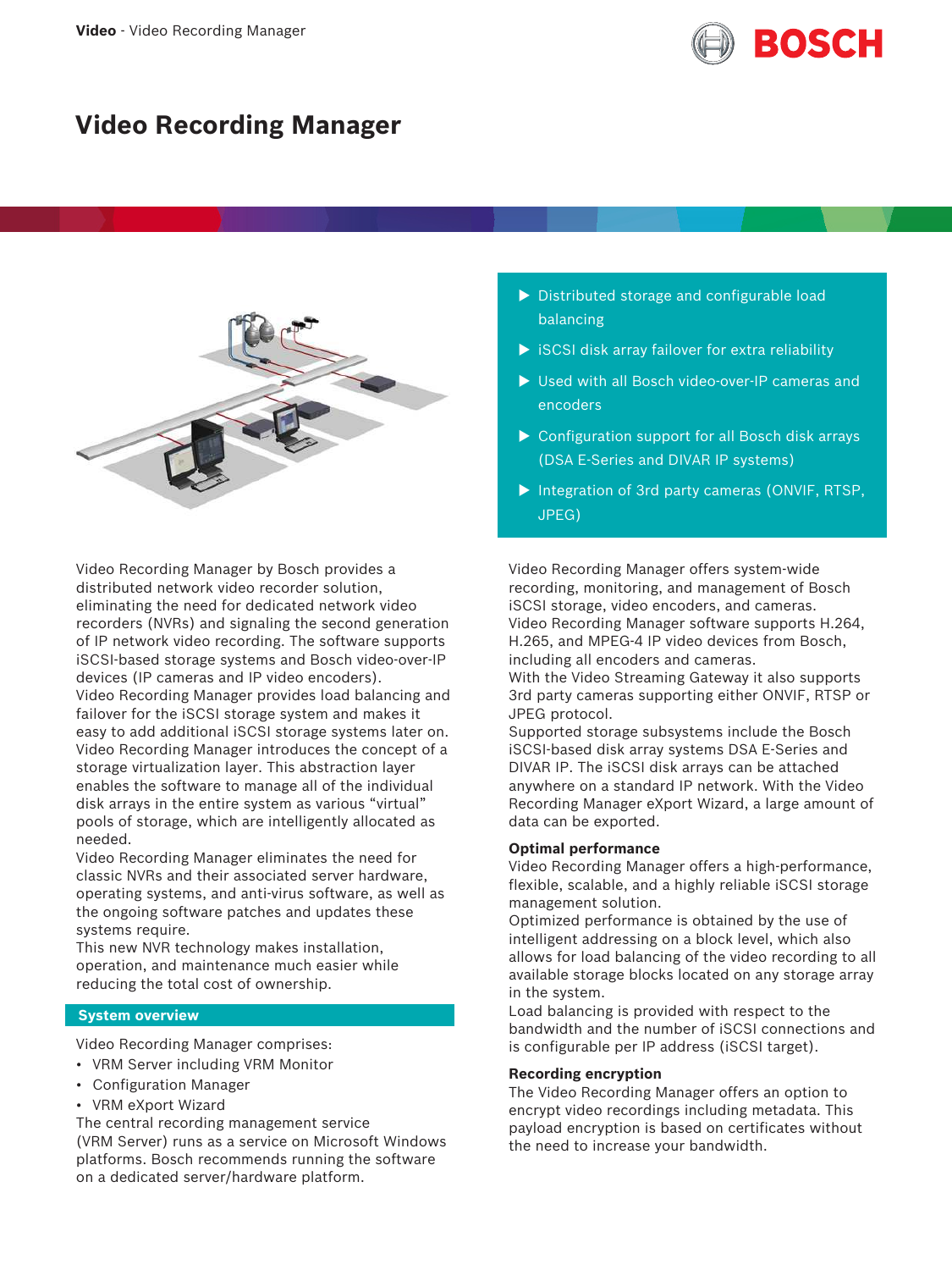## **Logical virtualization**

The Video Recording Manager virtualization layer allows the scalability of storage beyond the physical limits of a single storage subsystem. This logical abstraction layer means that each camera can use any storage space it actually needs, rather than an allocated, arbitrary, discrete chunk ahead of time. Adjust retention times of video data as required.

# **Fast recording retrieval**

Video Recording Manager provides fast and flexible retrieval via a search database of recordings and metadata. Metadata is a form of data that describes other data such as events, ATM/POS information, and video content analysis data. The metadata is recorded with the video data and provides a fast and efficient way for the search engine, in the playback client, to quickly locate specified video clips. The database also keeps track of the location of recording blocks. If this database is lost, Video Recording Manager can recreate the database by reading the stored metadata, thus providing a self-healing capability.

### **Distributed storage**

Video Recording Manager not only provides for redundant management of metadata, it also introduces a significant enhancement of overall reliability and availability. By providing redundancy for storage provisioning and a failover design for the central recording management service, there is no single point of failure. In addition, unlike classic NVR systems, Video Recording Manager scales without requiring additional PCs. This greatly reduces the risk of system failures.

#### **Functions**

#### **VRM Server**

VRM Server, with the central recording management service, maintains a database containing the recording source information and a list of associated iSCSI drives. The central monitoring includes a web-based user interface for status monitoring. This provides system status overview and recording status information.

#### **Configuration Manager**

The Configuration Manager software allows for central configuration of the network storage subsystems, recordings (including schedules), data rate, frame rate, stream, and privileges, as well as for managing user accounts.

For more information about Configuration Manager, see the product specific documentation.

### **Playback client**

For replay use BVMS and Video Security Client (VSC). The software is available in the Bosch product catalog. For more information about BVMS and Video Security Client see the product specific documentation.

# **Integration of 3rd party cameras**

Video Recording Manager together with Video Streaming Gateway offers the option to integrate cameras that support ONVIF, standard RTSP or JPEG protocols. Video Streaming Gateway is intended for live viewing and

Video Recording Manager iSCSI based recording of cameras in low bandwidth environments or of 3rd party cameras supporting one of the above mentioned protocols.

### **Export of data through Video Recording Manager**

The backup functionality to export larger amounts of data has been moved to the Video Recording Manager eXport Wizard application. eXport Wizard is a standalone application.

The playback of exported data is possible without a Video Recording Manager environment and is currently supported by BVMS Operator Client. For technical details and additional replay options, please refer to the latest release letters for VRM and BVMS available in the Bosch product catalog.

#### **Design recommendations**

Video Recording Manager only supports the following recording preferences:

• Automatic

In this mode Video Recording Manager automatically uses the storage properties bandwidth and iSCSI connectivity to equally distribute the load within the Video Recording Manager system. This mode may be configured in a redundant or in a capacity oriented (no explicit redundancy) setup.

• Failover

Manual assignment of a primary and an optional secondary iSCSI target. The primary and the optional secondary target must be located in one storage pool.

# **Installation/configuration notes**

The Video Recording Manager can be configured and operated using several software packages.

- VRM Server (central recording management service) with web interface for VRM Monitor
- VRM Monitor
- Configuration Manager
- VRMeXport Wizard

### **VRM Server**

One Video Recording Manager supports:

- 2048 channels
- 4 PB storage (net capacity)
- 120 iSCSI targets maximum (120 iSCSI targets are a hard limit)
- 254 LUNs per target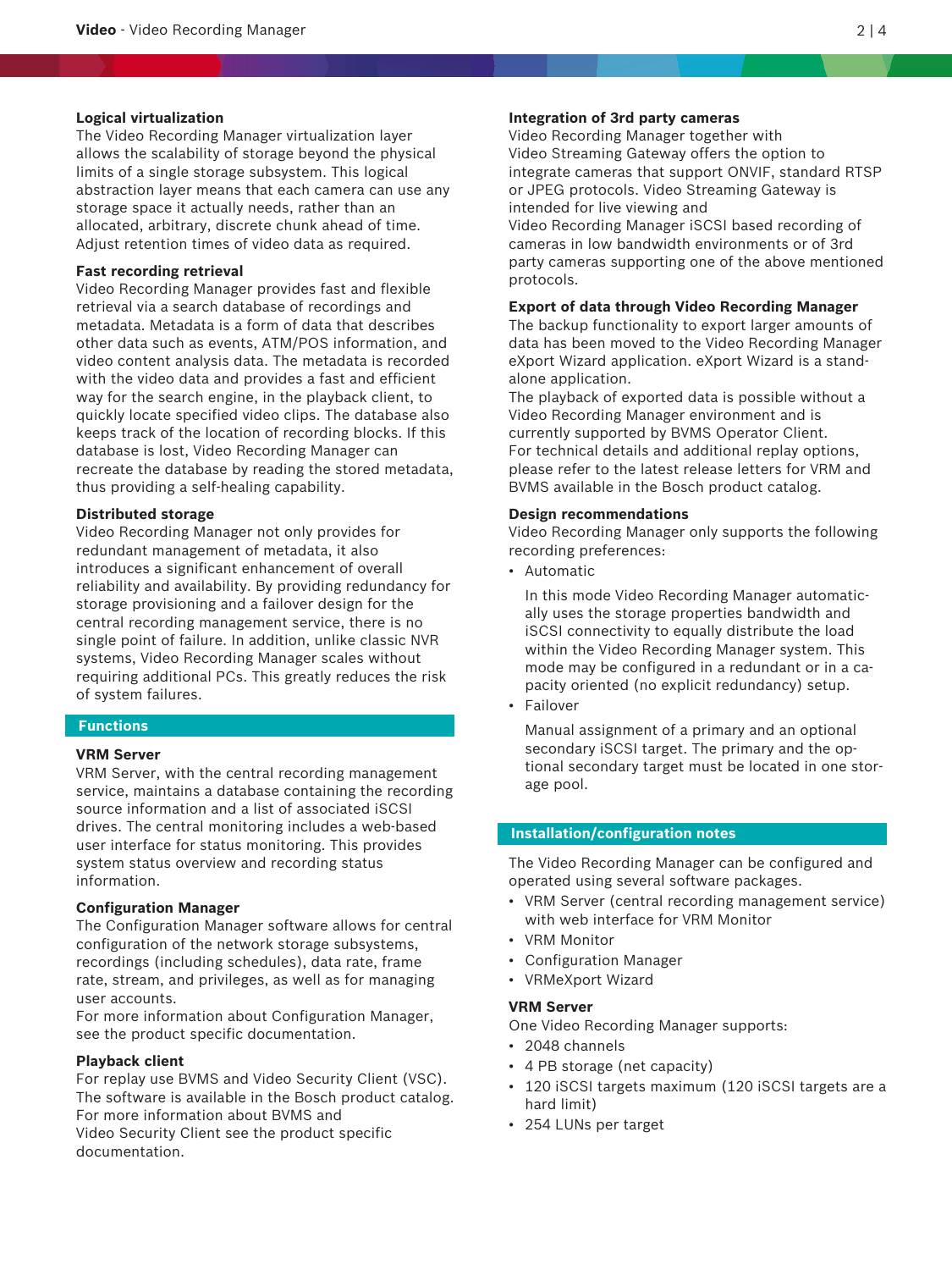When planning for larger environments we strongly recommend using large sized disk arrays instead of a large number of small disk arrays (vertical scaling instead of horizontal scaling). iSCSI based storage systems not qualified by Bosch are not supported.

#### **VRM Monitor**

- Displays overall system status information, including uptime, bit rate, and retention times.
- Provides status information on recordings and storage.
- Offers detailed system log extraction for technical support.

# **Configuration Manager**

• Allows configuration of the iSCSI storage subsystems Bosch DSA E‑Series (NetApp Storage Systems) and

Bosch DIVAR IP and DLA systems (Bosch OEM disk arrays).

- Allows configuration of recording parameters, including schedules, data rates, frame rates, streams, and privileges.
- Allows management of users and groups with privileges and roles.
- Allows configuration of load balancing parameters (bandwidth and iSCSI connections) per disk array (IP address).

# **Technical specifications**

#### **System requirements**

| Operating system                            | Windows (Storage) Server 2012 R2<br>and later                                   |
|---------------------------------------------|---------------------------------------------------------------------------------|
| Processor type                              | Intel Xeon F5 or later                                                          |
| Memory (RAM) (GB)                           | 8 GB                                                                            |
| CPU                                         | Min. Six-Core Intel Xeon Processor<br>E5-262v3 (2.4 GHz, 6-core, 15 MB,<br>85 W |
| Network adapter                             | 1 Gbps                                                                          |
| <b>Recommended Bosch server</b><br>hardware | DL380 Gen10 Management Server<br>$(MHW-S380RA-SC)$                              |

# **Ordering information**

# **MVM-BVRM-016 Base Package incl. 16 cameras singlepac**

Video Recording Manager base package with a 16-camera license single-pack. VRM 2.0 licenses can be used.

Order number **MVM-BVRM-016 | F.01U.166.502**

#### **MVM-SVRM-BAK Failover VRM License**

Video Recording Manager Failover license. VRM 2.0 licenses can be used. Order number **MVM-SVRM-BAK | F.01U.166.504**

**MVM-XVRM-016 16 camera Upgrade License** Video Recording Manager upgrade license. For 16 cameras.

Order number **MVM-XVRM-016 | F.01U.166.505**

**MVM-XVRM-032 32 camera Upgrade License** Video Recording Manager upgrade license. For 32 cameras.

#### Order number **MVM-XVRM-032 | F.01U.166.506**

**MVM-XVRM-064 64 camera Upgrade License** Video Recording Manager upgrade license. For 64 cameras. Order number **MVM-XVRM-064 | F.01U.166.507**

**MVM-XVRM-128 128 camera Upgrade License** Video Recording Manager upgrade license. For 128 cameras. Order number **MVM-XVRM-128 | F.01U.166.508**

**MVM-XVRM-256 256 camera Upgrade License** Video Recording Manager upgrade license. For 256 cameras.

Order number **MVM-XVRM-256 | F.01U.166.510**

**MVM-XVRM-512 512 camera Upgrade License** Video Recording Manager upgrade license. For 512 cameras.

Order number **MVM-XVRM-512 | F.01U.166.511**

**MVM-XVRM-1024 1024 camera Upgrade License** Video Recording Manager upgrade license. For 1024 cameras.

Order number **MVM-XVRM-1024 | F.01U.166.512**

**MVM-XVRM-2048 2048 camera Upgrade License** Video Recording Manager upgrade license. For 2048 cameras. Order number **MVM-XVRM-2048 | F.01U.166.513**

**DLA-XVRM-032 AIO - 32 camera Upgrade License** Video Recording Manager upgrade license for DIVAR IP. For 32 cameras. Order number **DLA-XVRM-032 | F.01U.170.699**

**DLA-XVRM-064 AIO - 64 camera Upgrade License** Video Recording Manager upgrade license for DIVAR IP. For 64 cameras.

Order number **DLA-XVRM-064 | F.01U.170.700**

**MHW-S380RA-SC Standard Application Server** High-performance standard application management server.

American English

Order number **MHW-S380RA-SC | F.01U.385.087 F.01U.348.445**